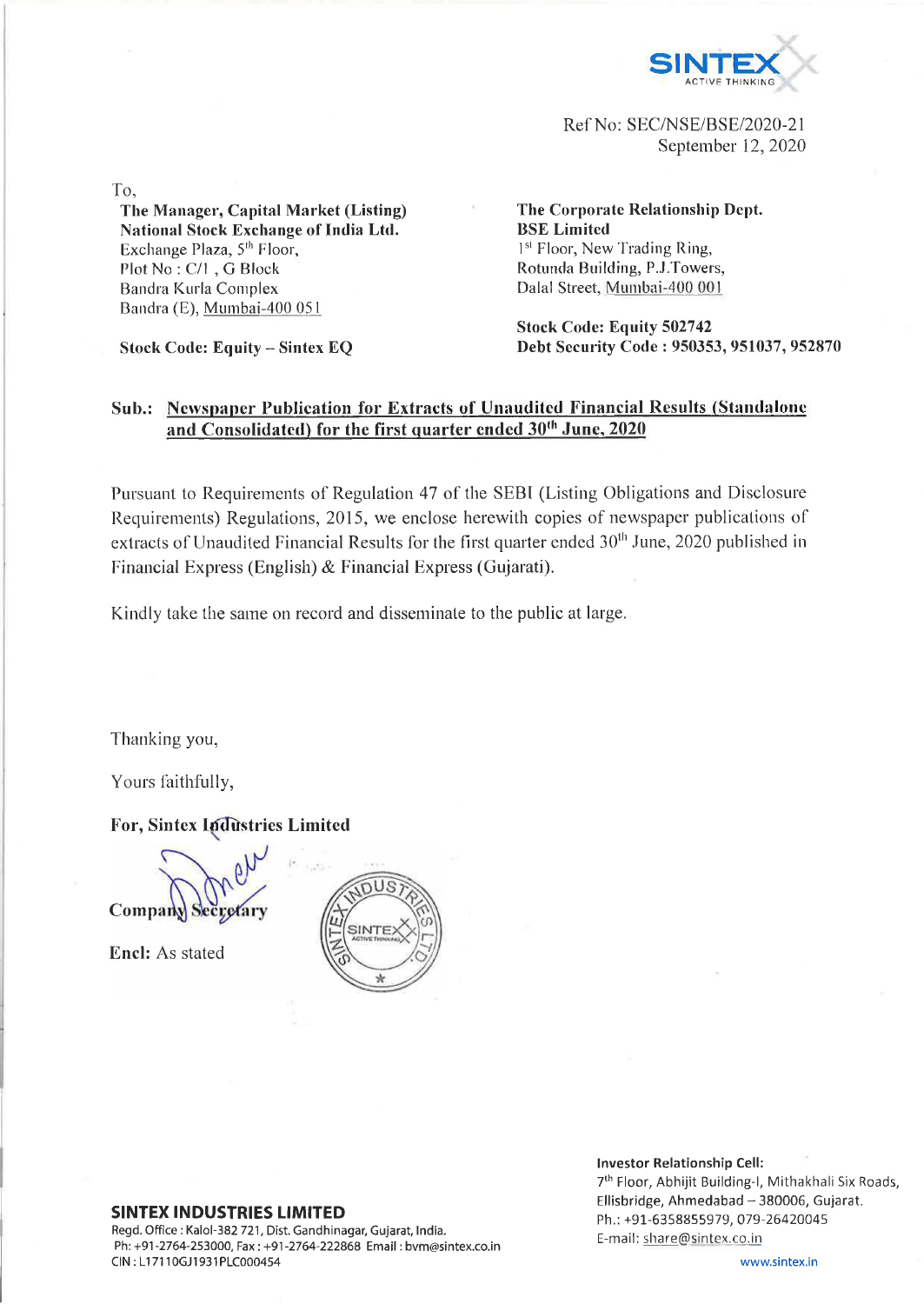|                    | FRIDAY, SEPTEMBER 11, 2020                                                                                                                                                                                                                                                                                                                                                                                                                                                                                                                                                                                                              |                                                                                          | <b>WWW.FINANCIALFXPRESS.COM</b>                                 |                                                                    |           |                                                                              |  |
|--------------------|-----------------------------------------------------------------------------------------------------------------------------------------------------------------------------------------------------------------------------------------------------------------------------------------------------------------------------------------------------------------------------------------------------------------------------------------------------------------------------------------------------------------------------------------------------------------------------------------------------------------------------------------|------------------------------------------------------------------------------------------|-----------------------------------------------------------------|--------------------------------------------------------------------|-----------|------------------------------------------------------------------------------|--|
|                    | 12                                                                                                                                                                                                                                                                                                                                                                                                                                                                                                                                                                                                                                      |                                                                                          | <b>FINANCIAL EXPRESS</b>                                        |                                                                    |           |                                                                              |  |
|                    |                                                                                                                                                                                                                                                                                                                                                                                                                                                                                                                                                                                                                                         |                                                                                          |                                                                 |                                                                    |           |                                                                              |  |
|                    | <b>SINTEX INDUSTRIES LIMITED</b><br><b>SINTEX</b><br>REGD. OFFICE:- Kalol, Gujaral-382 721, India. . Web Site: www.sintex.in, E-Mail: share@sintex.co.in CIN: L17110GJ1931PLC000454 Tel No.(02764)-253000                                                                                                                                                                                                                                                                                                                                                                                                                               |                                                                                          |                                                                 |                                                                    |           |                                                                              |  |
|                    | EXTRACT OF CONSOLIDATED FINANCIAL RESULTS FOR THE FIRST QUARTER ENDED JUNE 30, 2020                                                                                                                                                                                                                                                                                                                                                                                                                                                                                                                                                     |                                                                                          |                                                                 |                                                                    |           |                                                                              |  |
| Sr.<br>No.         | <b>Particulars</b>                                                                                                                                                                                                                                                                                                                                                                                                                                                                                                                                                                                                                      |                                                                                          | Quarter<br>ended<br>30/06/2020<br>(Unaudited)                   | <b>Corresponding</b><br>Quarter ended<br>30/06/2019<br>(Unaudited) |           | ( In Crores, except por share data)<br>Year ended<br>31/03/2020<br>(Audited) |  |
| $\overline{1}$ .   | Total income from operations (Net)                                                                                                                                                                                                                                                                                                                                                                                                                                                                                                                                                                                                      |                                                                                          | 145.31                                                          | 561.24                                                             |           | 1741.30                                                                      |  |
| $\overline{2}$     | Net Profit/Loss for the period (before Tax, Exceptional and/or Extraordinary items#)                                                                                                                                                                                                                                                                                                                                                                                                                                                                                                                                                    |                                                                                          | (282.06)                                                        | (435.03)                                                           |           | (1342.39)                                                                    |  |
| 3.                 | Net Profit/Loss for the period before tax (after Exceptional and/or Extraordinary items#)                                                                                                                                                                                                                                                                                                                                                                                                                                                                                                                                               |                                                                                          |                                                                 | (435.03)                                                           |           | (1342.39)                                                                    |  |
| $\overline{4}$     |                                                                                                                                                                                                                                                                                                                                                                                                                                                                                                                                                                                                                                         | Net Profit/Loss for the period after tax (after Exceptional and/or Extraordinary items#) |                                                                 | (708.68)<br>(426.78)                                               |           | (1256.41)                                                                    |  |
| 5.                 | Total Comprehensive Income for the period [Comprising Profit/Loss for the period (after<br>tax) and Other Comprehensive Income (after tax)]                                                                                                                                                                                                                                                                                                                                                                                                                                                                                             |                                                                                          | (708.68)                                                        | (426.95)                                                           |           | (1258.60)                                                                    |  |
| 6.                 | <b>Equity Share Capital</b>                                                                                                                                                                                                                                                                                                                                                                                                                                                                                                                                                                                                             |                                                                                          | 59.41                                                           |                                                                    | 59.41     | 59.41                                                                        |  |
| 7.                 | Reserves (excluding Revaluation Reserve) as shown in the Audited Balance Sheet of<br>the previous year                                                                                                                                                                                                                                                                                                                                                                                                                                                                                                                                  |                                                                                          |                                                                 |                                                                    |           | 3080.60                                                                      |  |
| B.,                | Earnings Per Share (of Re. 1/-each) - 1. Basic:<br>2. Diluted:                                                                                                                                                                                                                                                                                                                                                                                                                                                                                                                                                                          |                                                                                          |                                                                 | (11.93)<br>(7.18)<br>(11.93)<br>(7.18)                             |           | (21.15)<br>(21.15)                                                           |  |
|                    | Notes: 1. The Standalone and Consolidated Un-audited Financial Results were reviewed by the Audit Committee and approved by the Board<br>of Directors in their respective meetings held on September 10, 2020.<br>2. Key numbers of Standalone Results are as under.                                                                                                                                                                                                                                                                                                                                                                    |                                                                                          |                                                                 |                                                                    |           | <b>R</b> In Crorast                                                          |  |
| <b>Particulars</b> |                                                                                                                                                                                                                                                                                                                                                                                                                                                                                                                                                                                                                                         | Quarter ended<br>30/06/2020<br>(Unaudited)                                               | <b>Corresponding Quarter</b><br>ended 30/06/2019<br>(Unaudited) |                                                                    |           | Year ended<br>31/03/2020<br>(Audited)                                        |  |
|                    | Total income from operations (Net)                                                                                                                                                                                                                                                                                                                                                                                                                                                                                                                                                                                                      | 152.60                                                                                   |                                                                 |                                                                    |           | 1662.43                                                                      |  |
|                    | Net Profit/Loss Before Tax                                                                                                                                                                                                                                                                                                                                                                                                                                                                                                                                                                                                              | 490.60<br>(707.92)<br>(429.29)                                                           |                                                                 |                                                                    | (1334.67) |                                                                              |  |
|                    | Net Profit/Loss After Tax                                                                                                                                                                                                                                                                                                                                                                                                                                                                                                                                                                                                               | (707.69)                                                                                 |                                                                 | (421.04)                                                           |           | (1249.96)                                                                    |  |
|                    | 3. Previous period's figures have been regrouped/rearranged wherever necessary.<br>4. The above is an extract of the detailed format of Unaudited Quarterly Financial Results filed with the Stock Exchanges under<br>Regulation 33 of the SEBI (Listing Obligations and Disclosure Requirements) Regulations, 2015. The detailed Unaudited Quarterly<br>Financial Results are available on the websites of BSE and NSE at www.bseindla.com and www.nse<br>also on the Company's website at www.sintex.in.<br>5. #-Exceptional and/or Extraordinary items adjusted in the Statement of Profit and Loss in accordance with Ind AS Rules. |                                                                                          |                                                                 |                                                                    |           |                                                                              |  |
|                    | Date: September 10, 2020<br>Place: Ahmedabad                                                                                                                                                                                                                                                                                                                                                                                                                                                                                                                                                                                            |                                                                                          | <b>CHAIRMAN &amp; MANAGING DIRECTOR</b>                         | <b>For SINTEX INDUSTRIES LIMITED</b><br><b>RAHUL A. PATEL.</b>     |           |                                                                              |  |

Ŧ.

 $\sim$   $\alpha$ 

 $\sim$